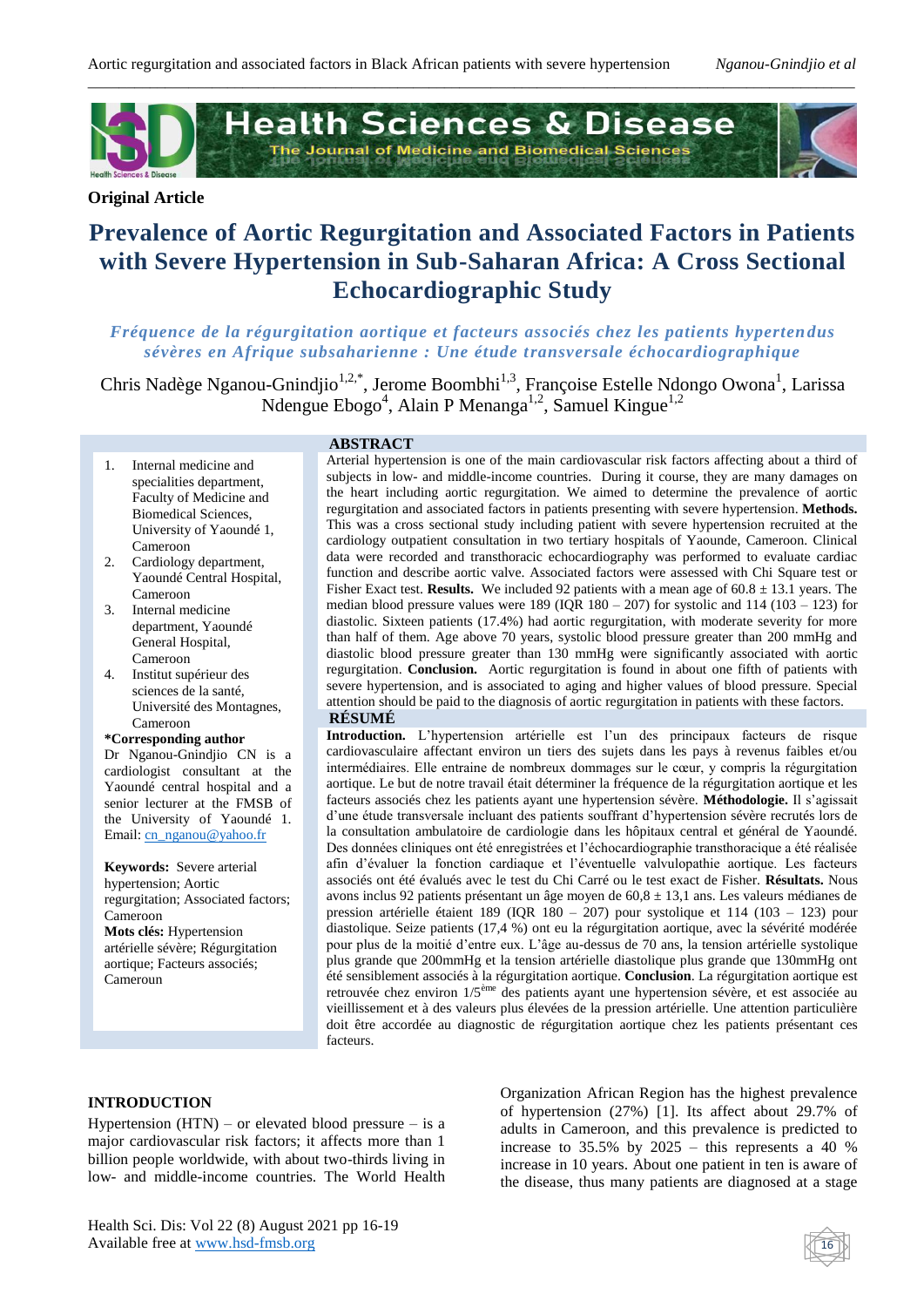of severe hypertension [2,3]. HTN significantly increases the risk of heart diseases, including aortic regurgitation (AR) which is characterized by reflux of blood from the aorta into the left ventricle during diastole. HTN is a common cause of abnormalities of the aortic root, thus of secondary AR. Furthermore, several risk factors are common to HTN and AR, including aging and dyslipidemia [4].

AR worsen the prognosis of patients with hypertension by causing left ventricular volume overload, then a dilation and eccentric hypertrophy of the left ventricle, which overtime result in a decline in ventricular systolic function and ejection fraction, and finally in heart failure [5]. However, few studies have been conducted to estimate the real burden of this complication of hypertension in low income settings, especially in the group of patients with severe hypertension which is at higher risk of congestive heart failure [6]. We aimed to determine the prevalence of AR in a group of Cameroonian patients with severe hypertension, and to identify factors associated to AR in this population. These data will help to identify the subgroups of patients with severe hypertension who need special care and monitoring in order to reduce the risk of AR, especially in our context were resources are limited.

# **MATERIALS AND METHODS**

## **Study population and data collection**

This was a cross sectional study done in the cardiology outpatient units of the Yaoundé Central Hospital (YCH) and the Yaoundé Central General Hospital (YGH), during a period of eight months (October 2018 to May 2019). Patients presenting with severe hypertension or who were diagnosed with severe hypertension (define as systolic blood pressure  $\geq$  180 and / or a diastolic blood pressure  $\geq$  110) within the past three months were included in the study. We excluded patients with past history of heart's structural abnormality. At inclusion, sociodemographic and clinical were collected, and the transthoracic echocardiography was performed.

# **Echocardiography**

Doppler transthoracic echocardiography was performed for all patients according to the American Society of Echocardiography recommendations with a Hitachi Arietta V70 (made by Hitachi-Aloka in 2014) machine in YGH and a Sonoscape S50 (made in China in 2017 by Guangzhou Yueshen Medical Equipment Corporation) machine in YCH [7]. The left ventricular ejection fraction (LVEF) was measured with the biplane Simpson's method. Doppler ultrasound was used to evaluate the valves and to characterize the AR when it was diagnosed.

#### **Data analysis**

The data were analyzed with the Statistical Package for Social Science (SPSS) version 23.0 for Windows (IBM SPSS, Chicago, Illinois, USA). Categorical variables were described using frequencies and percentages. Continuous variables were described using mean and standard deviation or median and interquartile range (IQR) as appropriate. The Chi square and the Fisher tests were used to assess the association between categorical variables and the aortic regurgitation. A p value < 005 was considered statistically significant.

# **Ethical consideration**

We conducted the study in accordance with the Declaration of Helsinki and the Harmonized Tripartite Guideline for Good Clinical Practice from the International Conference on Harmonization. An ethical clearance was obtained from the Institutional Ethics and Research Committee of the Faculty of Medicine and Biomedical Sciences of the University of Yaoundé I and informed consent was taken from all the patients (N°183/UY1/FMSB/VDRC/CSD).

# **RESULTS**

## **Demographic and clinical characteristics of the study population**

A total of 92 patients were recruited, 85 from YCH and 7 from YGH. The mean age was  $60.8 \pm 13.1$  (range: 23 – 96) years and the median blood pressure values were 189 (IQR: 180 – 207) mmHg and 114 (IQR: 103 – 123) mmHg respectively for systolic and diastolic blood pressure. More than half of participants were physically inactive. Calcium channel blockers were the most used antihypertensive medication (**Table 1**).

| Table 1: Description of the study population |           |  |  |  |
|----------------------------------------------|-----------|--|--|--|
| <b>Characteristics</b>                       | n(%)      |  |  |  |
| Age range (years)                            |           |  |  |  |
| < 40                                         | 5(5.5)    |  |  |  |
| $[40 - 50]$                                  | 14(15.2)  |  |  |  |
| $[50 - 60]$                                  | 28 (30.4) |  |  |  |
| $[60 - 70]$                                  | 24 (26.1) |  |  |  |
| >70                                          | 21(22.8)  |  |  |  |
| <b>Sex</b>                                   |           |  |  |  |
| Male                                         | 43 (46.7) |  |  |  |
| Female                                       | 49 (53.3) |  |  |  |
| Cardiovascular risk factors                  |           |  |  |  |
| Physical inactivity                          | 51 (55.4) |  |  |  |
| Obesity*                                     | 33 (35.9) |  |  |  |
| <b>Diabetes</b>                              | 13(14.1)  |  |  |  |
| Smoking                                      | 4(4.3)    |  |  |  |
| <b>Anti-hypertensive medications used</b>    |           |  |  |  |
| <b>ACEi</b>                                  | 22(23.9)  |  |  |  |
| <b>ARBs</b>                                  | 7(9.7)    |  |  |  |
| Calcium channel blockers                     | 59 (64.1) |  |  |  |
| Beta blockers                                | 8(8.7)    |  |  |  |
| Thiazide diuretics                           | 33 (35.9) |  |  |  |
| Central acting antihypertensive              | 1(1.1)    |  |  |  |
| Self-medication with herbal medicine         | 8(8.7)    |  |  |  |
| None                                         | 20 (21.7) |  |  |  |
| $SBP$ (mmHg)                                 |           |  |  |  |
| < 180                                        | 20(21.7)  |  |  |  |
| $[180 - 200]$                                | 42(45.7)  |  |  |  |
| $[200 - 220]$                                | 20(21.7)  |  |  |  |
| > 220                                        | 10(10.9)  |  |  |  |
| DBP (mmHg)                                   |           |  |  |  |
| < 110                                        | 30(32.6)  |  |  |  |
| $[110 - 120]$                                | 31 (33.7) |  |  |  |
| $[120 - 130]$                                | 18 (19.6) |  |  |  |
| > 130                                        | 13(14.1)  |  |  |  |
| Left ventricular systolic dysfunction        | 54 (58.7) |  |  |  |

SBP: Systolic blood pressure; DBP: Diastolic blood pressure;

17

ACEi: Angiotensin converting enzyme inhibitors;

ARAs: Angiotensin II receptor blockers;

\*Obesity was defined as  $BMI \geq 30$  Kg/m<sup>2</sup>.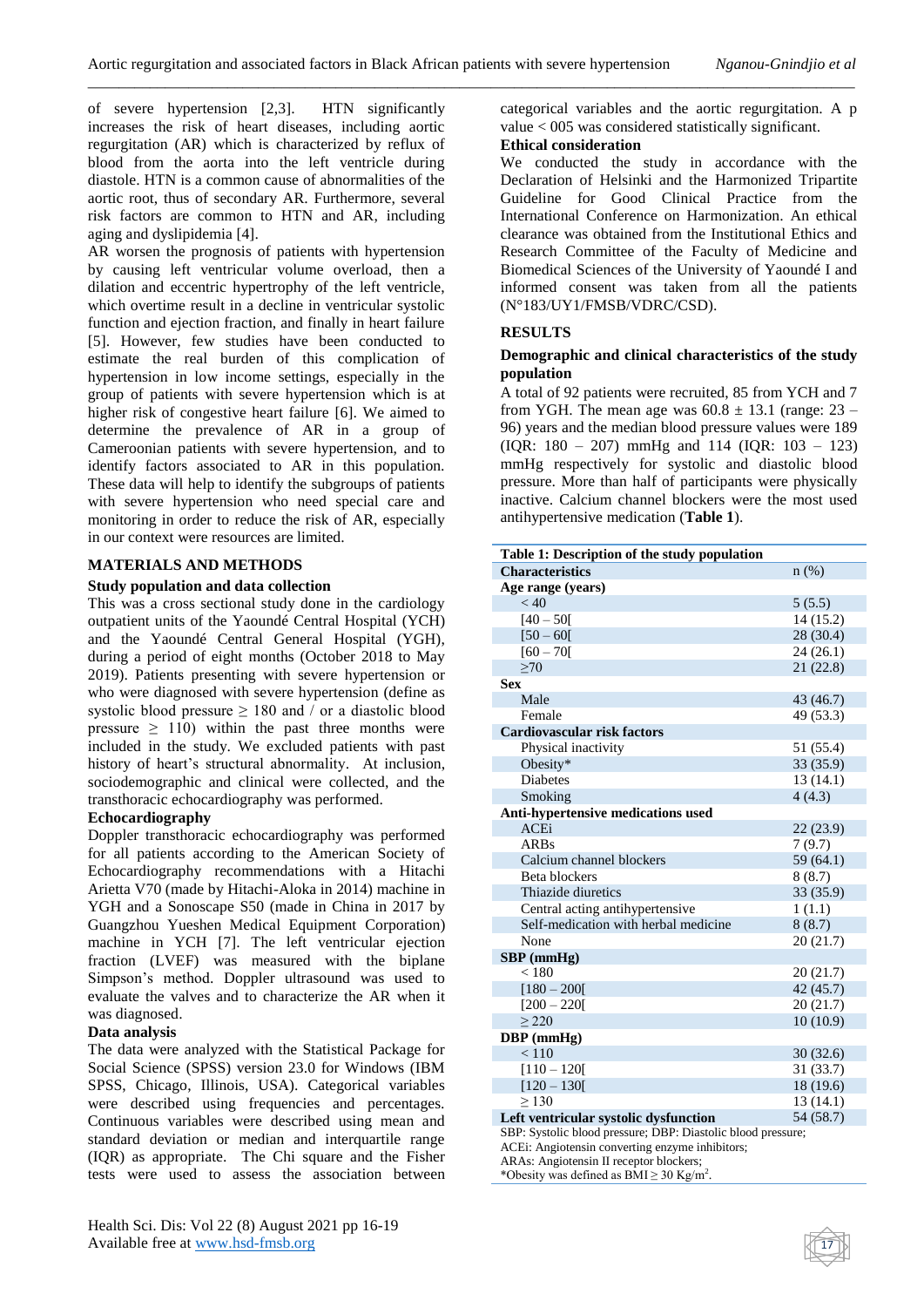# **Characteristics of aortic regurgitation**

The prevalence of aortic regurgitation was 17.4% (95% CI:  $10.9 - 26.1$ ), with  $62.5\%$  of moderate severity and 87.5% with calcifications (**Table 2**). The Tele diastolic flux velocity was less than 18 cm/s for more than 80 % of the participants with AR.

| Table 2: Characteristics of aortic regurgitation ( $n = 16$ ) |           |  |  |  |
|---------------------------------------------------------------|-----------|--|--|--|
| <b>Characteristics</b>                                        | n (%)     |  |  |  |
| Flux cartography $(mm^2)$                                     |           |  |  |  |
| Grade $1: < 10$                                               | 11 (68.8) |  |  |  |
| Grade $2:10-20$                                               | 5(31.3)   |  |  |  |
| Valve aspect                                                  |           |  |  |  |
| <b>Normal</b>                                                 | 1(6.3)    |  |  |  |
| <b>Thickened</b>                                              | 1(6.3)    |  |  |  |
| <b>Calcified</b>                                              | 14 (87.5) |  |  |  |
| Vena contracta (cm)                                           |           |  |  |  |
| $\lt$ 3                                                       | 5(31.2)   |  |  |  |
| $3 - 6$                                                       | 11 (68.8) |  |  |  |

| Table 2: Characteristics of aortic regurgitation ( $n = 16$ ) |           |  |  |  |
|---------------------------------------------------------------|-----------|--|--|--|
| Pressure half time (ms)                                       |           |  |  |  |
| $200 - 500$                                                   | 12(75)    |  |  |  |
| >500                                                          | 4(25)     |  |  |  |
| Tele diastolic flux velocity (cm/s)                           |           |  |  |  |
| < 18                                                          | 13 (81.3) |  |  |  |
| $18 - 20$                                                     | 2(12.5)   |  |  |  |
| >20                                                           | 1(6.3)    |  |  |  |
| <b>Aortic regurgitation severity</b>                          |           |  |  |  |
| Mild                                                          | 6(37.5)   |  |  |  |
| Moderate                                                      | 10(62.5)  |  |  |  |

# **Factors associated with aortic regurgitation**

AR was more frequent in patients aged 70 years and above  $(p = 0.046)$  and those with herbal medicine selfmedication ( $p = 0.011$ ). Similarly, higher systolic and diastolic blood pressure were significantly associated with AR (**Table 3**). Patients with obesity had a lower frequency of AR compared to those with BMI less than 30 Kg/m<sup>2</sup> (p = 0.007).

| Table 3: Factors associated with aortic regurgitation                                                                |                             |               |                   |         |  |  |
|----------------------------------------------------------------------------------------------------------------------|-----------------------------|---------------|-------------------|---------|--|--|
| <b>Characteristics</b>                                                                                               | <b>Aortic regurgitation</b> |               | OR (95 % CI)      | p value |  |  |
|                                                                                                                      | Yes $(n = 16)$              | No $(n = 76)$ |                   |         |  |  |
| <b>Sex</b>                                                                                                           |                             |               |                   |         |  |  |
| Male                                                                                                                 | 8(18.6)                     | 35(81.4)      | $1.2(0.4-3.4)$    | 0.774   |  |  |
| Female                                                                                                               | 8(16.3)                     | 41(83.7)      |                   |         |  |  |
| Age range (years)                                                                                                    |                             |               |                   |         |  |  |
| < 40                                                                                                                 | 1(20)                       | 4(80)         | $1.2(0.1 - 11.5)$ | 1.000   |  |  |
| $[40 - 50]$                                                                                                          | 2(14.3)                     | 12(85.7)      | $0.8(0.2 - 3.8)$  | 1.000   |  |  |
| $[50 - 60]$                                                                                                          | 4(14.3)                     | 24(85.7)      | $0.7(0.2 - 2.5)$  | 0.768   |  |  |
| $[60 - 70]$                                                                                                          | 2(8.3)                      | 22(91.7)      | $0.4(0.1 - 1.7)$  | 0.222   |  |  |
| $\geq 70$                                                                                                            | 7(33.3)                     | 14(66.7)      | $3.4(1.1 - 10.8)$ | 0.046   |  |  |
| Anti-hypertensive medications used                                                                                   |                             |               |                   |         |  |  |
| <b>ACEi</b>                                                                                                          | 4(18.2)                     | 18(81.8)      | $1.1(0.3 - 3.7)$  | 1.000   |  |  |
| <b>ARBs</b>                                                                                                          | 0(0)                        | 7(100)        | n/a               | 0.348   |  |  |
| Calcium channel blockers                                                                                             | 8(13.6)                     | 51 (86.4)     | $0.5(0.2 - 1.5)$  | 0.195   |  |  |
| Beta blockers                                                                                                        | 2(25)                       | 6(75)         | $1.7(0.3 - 9.1)$  | 0.624   |  |  |
| Thiazide diuretics                                                                                                   | 6(18.2)                     | 27(81.8)      | 1.1 $(0.4 - 3.3)$ | 0.881   |  |  |
| Central acting antihypertensive                                                                                      | 0(0)                        | 1(100)        | n/a               | 1.000   |  |  |
| Self-medication with herbal                                                                                          | 4(50)                       | 4(50)         | $6(1.4-27.3)$     | 0.011   |  |  |
| medicine                                                                                                             |                             |               |                   |         |  |  |
| None                                                                                                                 | 5(25)                       | 15(75)        | $1.8(0.6 - 6.1)$  | 0.327   |  |  |
| Cardiovascular risk factors                                                                                          |                             |               |                   |         |  |  |
| Diabetes                                                                                                             | 1(7.7)                      | 12(92.3)      | $0.4(0.04-2.9)$   | 0.453   |  |  |
| Tobacco                                                                                                              | 0(0)                        | 4(100)        | n/a               | 1.000   |  |  |
| Alcohol                                                                                                              | 6(16.2)                     | 31(83.8)      | $0.9(0.3 - 2.6)$  | 0.807   |  |  |
| Physical inactivity                                                                                                  | 10(19.6)                    | 41(80.4)      | $1.4(0.5-4.3)$    | 0.532   |  |  |
| SBP (mmHg)                                                                                                           |                             |               |                   |         |  |  |
| $<180\,$                                                                                                             | 4(20)                       | 16(80)        | $1.3(0.3 - 4.4)$  | 0.744   |  |  |
| $[180 - 200]$                                                                                                        | 1(2.4)                      | 41 (97.6)     | $0.06(0.007-0.5)$ | < 0.001 |  |  |
| $[200 - 220]$                                                                                                        | 8(40)                       | 16(60)        | $5.3(1.7 - 16.9)$ | 0.006   |  |  |
| $\geq$ 220                                                                                                           | 3(30)                       | 7(70)         | $2.3(0.5-9.9)$    | 0.370   |  |  |
| DBP (mmHg)                                                                                                           |                             |               |                   |         |  |  |
| < 110                                                                                                                | 4(13.3)                     | 26(86.7)      | $0.6(0.2 - 2.2)$  | 0.475   |  |  |
| $[110 - 120]$                                                                                                        | 5(16.1)                     | 26(83.9)      | $0.9(0.3-2.8)$    | 0.820   |  |  |
| $[120 - 130]$                                                                                                        | 2(11.1)                     | 16(88.9)      | $0.5(0.1 - 2.6)$  | 0.729   |  |  |
| $\geq 130$                                                                                                           | 5(38.5)                     | 8(61.5)       | $3.9(1.1 - 14)$   | 0.046   |  |  |
| <b>BMI</b> ( $\text{Kg/m}^2$ )                                                                                       |                             |               |                   |         |  |  |
| < 18.5                                                                                                               | 0(0)                        | 1(100)        | n/a               | 1.000   |  |  |
| $[18.5 - 25]$                                                                                                        | 10(32.3)                    | 21(67.7)      | $4.4(1.4-13.5)$   | 0.007   |  |  |
| $[25 - 30]$                                                                                                          | 5(18.5)                     | 22(81.5)      | $1.1(0.3-3.5)$    | 1.000   |  |  |
| $\geq 30$                                                                                                            | 1(3)                        | 32 (97)       | $0.09(0.01-0.7)$  | 0.007   |  |  |
| LV systolic dysfunction                                                                                              | 7(13)                       | 47(87)        | $0.5(0.2 - 1.4)$  | 0.182   |  |  |
| ACEi: Angiotensin converting enzyme inhibitors; ARAs: Angiotensin II receptor blockers; BMI: Body mass index; DBP: D |                             |               |                   |         |  |  |